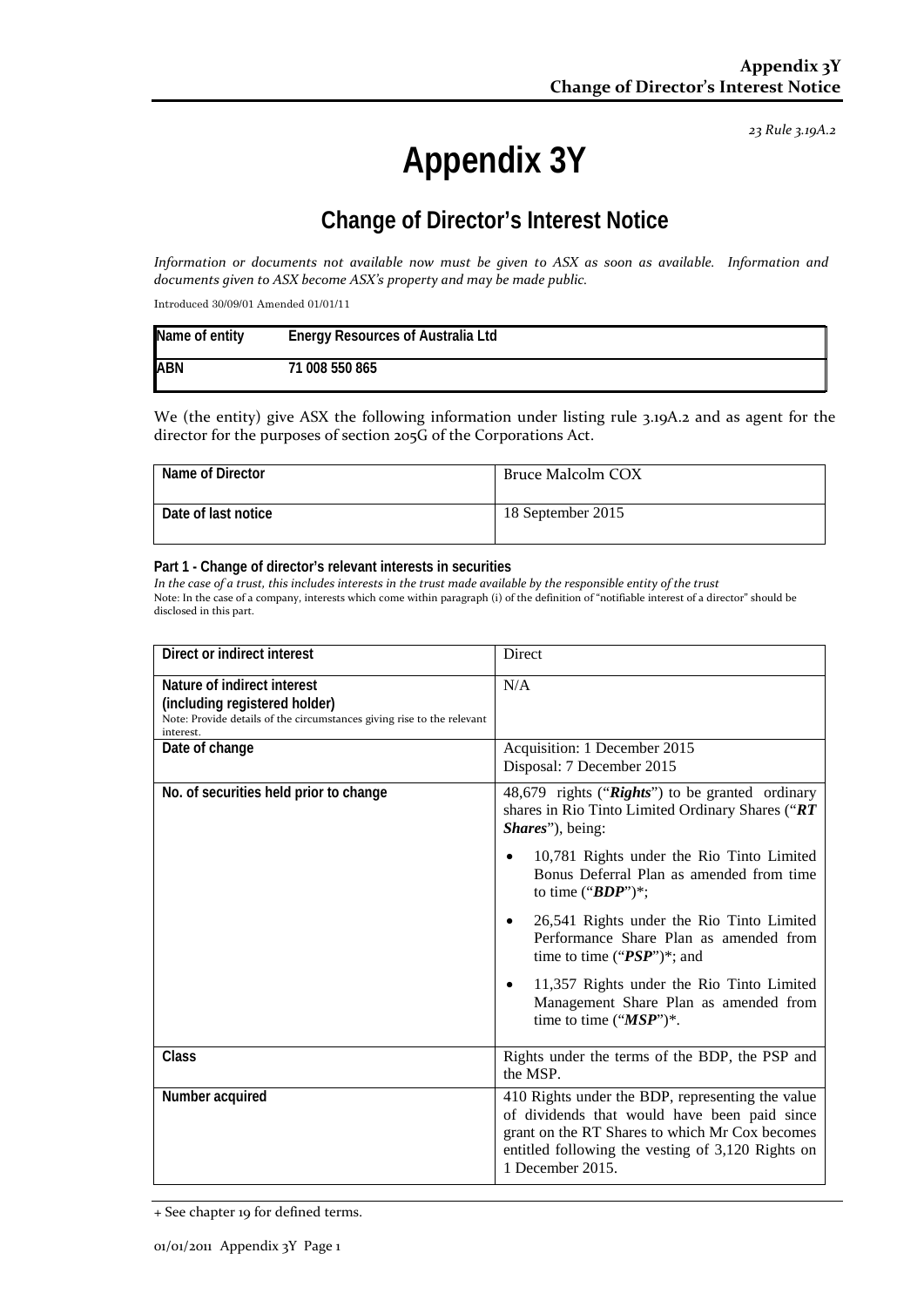| Number disposed                                                                                                                                                            | 3,530 Rights under the BDP, being the aggregate<br>number of Rights which have vested, resulting in<br>a grant of a corresponding allocation of RT<br>Shares in accordance with the terms of the BDP. |
|----------------------------------------------------------------------------------------------------------------------------------------------------------------------------|-------------------------------------------------------------------------------------------------------------------------------------------------------------------------------------------------------|
| <b>Value/Consideration</b><br>Note: If consideration is non-cash, provide details and estimated<br>valuation                                                               | Acquisition and Disposal of Rights under the<br>BDP for nil consideration, resulting in a grant of a<br>corresponding allocation of RT Shares in<br>accordance with the terms of the BDP.             |
| No. of securities held after change                                                                                                                                        | 45,559 Rights, being:<br>7,661 Rights under the BDP;<br>26,541 Rights under the PSP; and<br>11,357 Rights under the MSP.<br>٠                                                                         |
| Nature of change<br>Example: on-market trade, off-market trade, exercise of options,<br>issue of securities under dividend reinvestment plan, participation in<br>buy-back | Vesting of the Rights under the BDP.                                                                                                                                                                  |

\* In accordance with the rules of the BDP, the MSP, and the rules of the PSP in respect of awards granted from 2013, upon vesting Mr Cox may receive additional RT Shares in lieu of dividends that would have been paid to him in the period from grant on the base number of RT Shares, the subject of the Rights that vest.

| Direct or indirect interest                                                                                                                                                | <b>Direct</b>                                                                                                                                          |
|----------------------------------------------------------------------------------------------------------------------------------------------------------------------------|--------------------------------------------------------------------------------------------------------------------------------------------------------|
| Nature of indirect interest<br>(including registered holder)<br>Note: Provide details of the circumstances giving rise to the relevant<br>interest.                        | N/A                                                                                                                                                    |
| Date of change                                                                                                                                                             | 8 December 2015                                                                                                                                        |
| No. of securities held prior to change                                                                                                                                     | 5,327 RT Shares                                                                                                                                        |
| Class                                                                                                                                                                      | <b>RT</b> Shares                                                                                                                                       |
| Number acquired                                                                                                                                                            | 3,530 RT Shares                                                                                                                                        |
| Number disposed                                                                                                                                                            | 3,530 RT Shares                                                                                                                                        |
| Value/Consideration<br>Note: If consideration is non-cash, provide details and estimated<br>valuation                                                                      | Acquisition of RT Shares pursuant to the vesting<br>of Rights under the BDP for nil consideration.<br>Disposal of 3,530 RT Shares at \$43.75 per share |
| No. of securities held after change                                                                                                                                        | 5,327 RT Shares                                                                                                                                        |
| Nature of change<br>Example: on-market trade, off-market trade, exercise of options,<br>issue of securities under dividend reinvestment plan, participation in<br>buy-back | Acquisition of RT Shares pursuant to the vesting<br>of Rights under the BDP and sale of the same by<br>way of an on-market trade.                      |

| Direct or indirect interest                                                                                                                         | Indirect                                                                                                                                                                                                                                                                                                            |
|-----------------------------------------------------------------------------------------------------------------------------------------------------|---------------------------------------------------------------------------------------------------------------------------------------------------------------------------------------------------------------------------------------------------------------------------------------------------------------------|
| Nature of indirect interest<br>(including registered holder)<br>Note: Provide details of the circumstances giving rise to the relevant<br>interest. | Indirect interest in RT Shares acquired under<br>myShare, the Rio Tinto Limited Global<br>Employee Share Plan (" <i>myShare</i> "), held by<br>Computershare Trustees (Jersey) Limited on<br>behalf of Mr Cox, and a conditional right to<br>additional matching RT Shares ("Matching RT<br><i>Share Rights</i> "). |

<sup>+</sup> See chapter 19 for defined terms.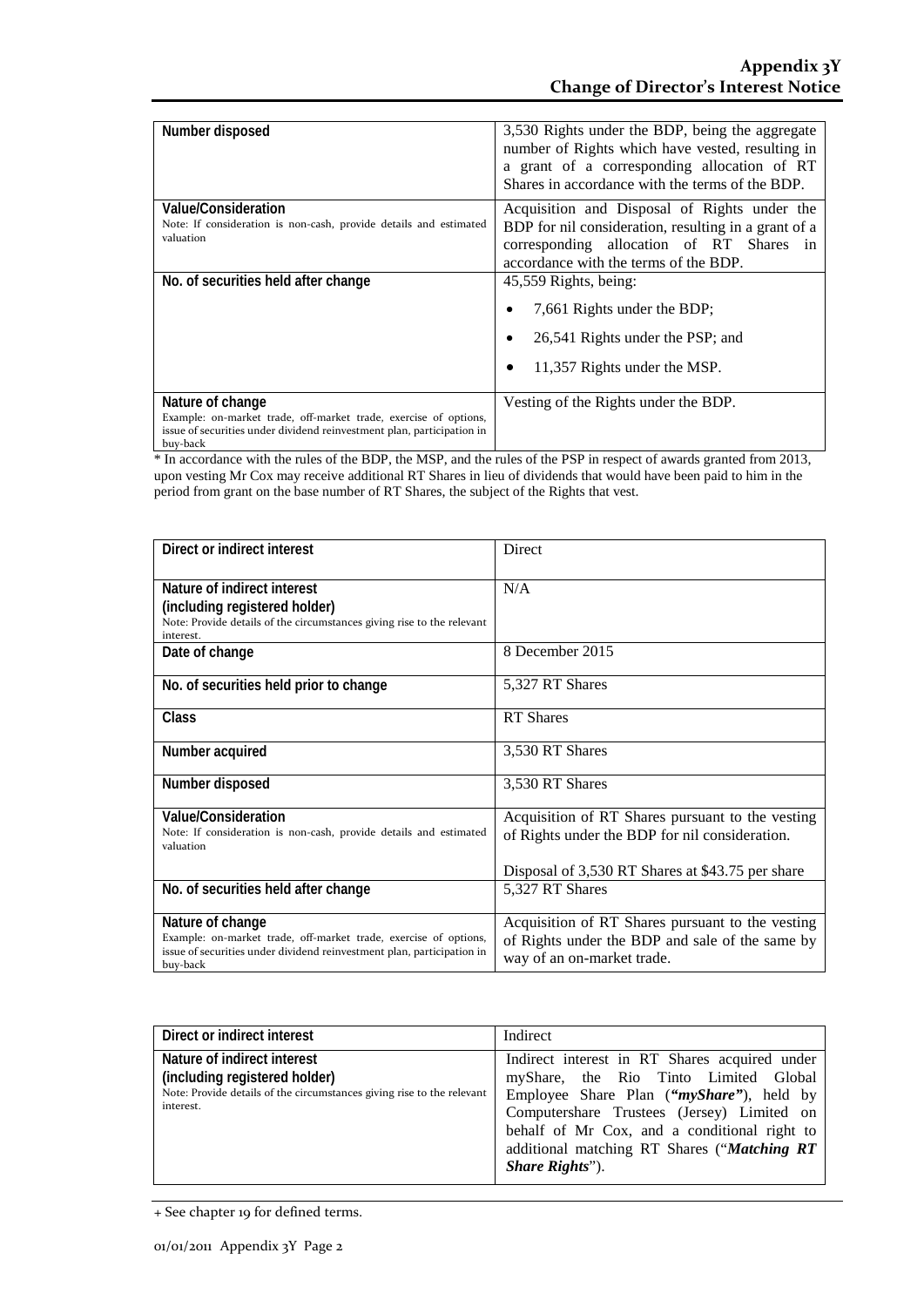| Date of change                                                                                                                                                             | N/A                                    |
|----------------------------------------------------------------------------------------------------------------------------------------------------------------------------|----------------------------------------|
| No. of securities held prior to change                                                                                                                                     | 72 RT Shares                           |
|                                                                                                                                                                            | 65 Matching RT Share Rights*           |
| Class                                                                                                                                                                      | RT Shares and Matching RT Share Rights |
| Number acquired                                                                                                                                                            | N/A                                    |
| Number disposed                                                                                                                                                            | N/A                                    |
| Value/Consideration<br>Note: If consideration is non-cash, provide details and estimated<br>valuation                                                                      | N/A                                    |
| No. of securities held after change                                                                                                                                        | 72 RT Shares                           |
|                                                                                                                                                                            | 65 Matching RT Share Rights*           |
| Nature of change<br>Example: on-market trade, off-market trade, exercise of options,<br>issue of securities under dividend reinvestment plan, participation in<br>buy-back | N/A                                    |

\* In accordance with the rules of myShare, upon vesting of the Matching Share Rights, Mr Cox may receive additional RT Shares in lieu of dividends that would have been paid to him in the period from grant on the base number of RT Shares being the subject of the Matching Share Rights that vest.

| Direct or indirect interest                                                                                                                                                | Direct                                                                                                                                               |
|----------------------------------------------------------------------------------------------------------------------------------------------------------------------------|------------------------------------------------------------------------------------------------------------------------------------------------------|
| Nature of indirect interest<br>(including registered holder)<br>Note: Provide details of the circumstances giving rise to the relevant<br>interest.                        | N/A                                                                                                                                                  |
| Date of change                                                                                                                                                             | N/A                                                                                                                                                  |
| No. of securities held prior to change                                                                                                                                     | 8,111 options to be granted RT Shares<br>("Options") under the Rio Tinto Limited Share<br>Option Plan 2004 as amended from time to time<br>$($ "SOP) |
| Class                                                                                                                                                                      | Options granted under the SOP                                                                                                                        |
| Number acquired                                                                                                                                                            | N/A                                                                                                                                                  |
| Number disposed                                                                                                                                                            | N/A                                                                                                                                                  |
| <b>Value/Consideration</b><br>Note: If consideration is non-cash, provide details and estimated<br>valuation                                                               | N/A                                                                                                                                                  |
| No. of securities held after change                                                                                                                                        | 8,111 Options                                                                                                                                        |
| Nature of change<br>Example: on-market trade, off-market trade, exercise of options,<br>issue of securities under dividend reinvestment plan, participation in<br>buy-back | N/A                                                                                                                                                  |

<sup>+</sup> See chapter 19 for defined terms.